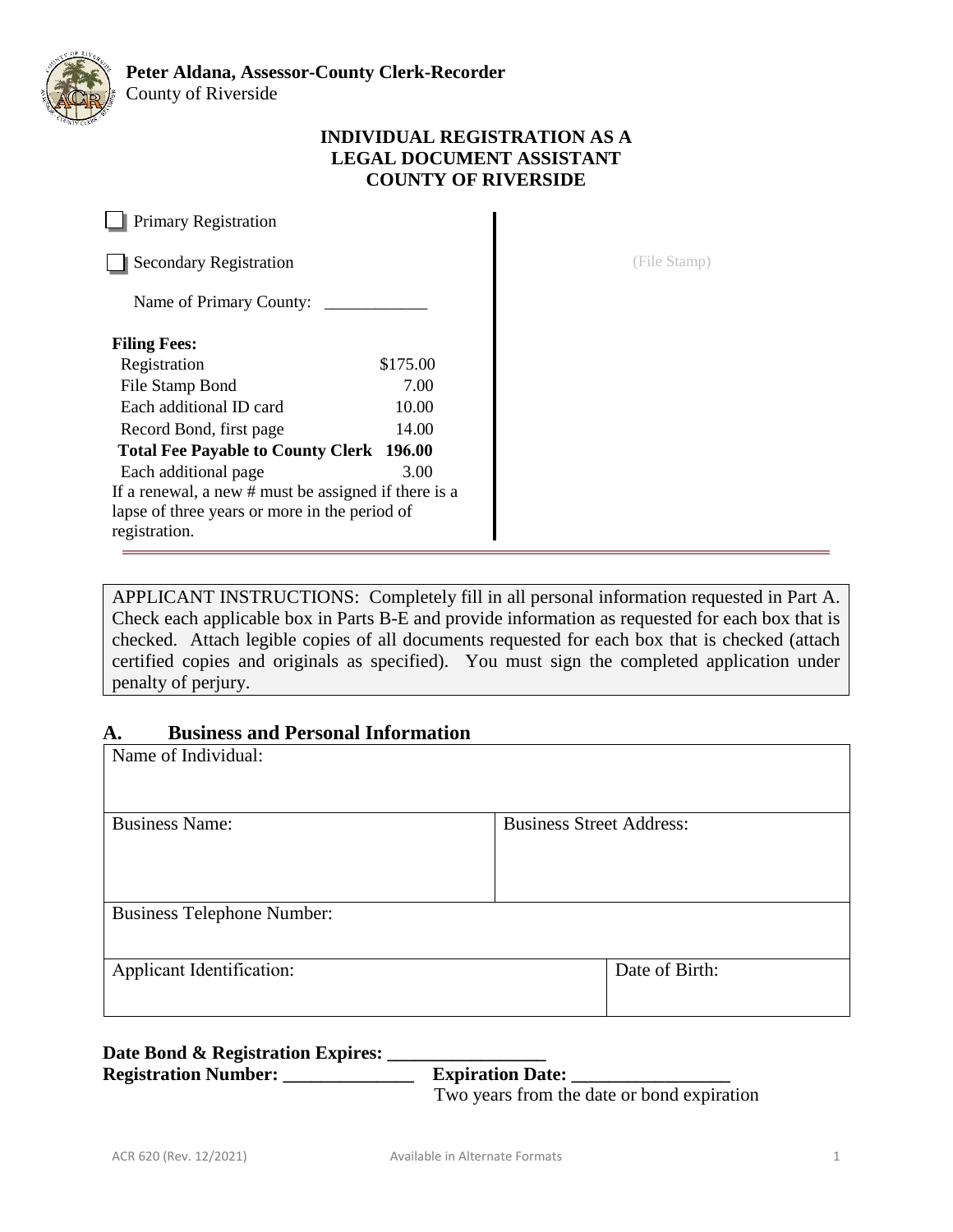You must qualify under sections 1, 2, 3, **OR** 4 and submit required documentation **B. Education and Experience: 1. Paralegal program/ABA School** I have earned a certificate of completion from a paralegal program that is approved by the American Bar Association **(attach copy of certificate of completion) 2. Paralegal Program/Non-ABA School** I have earned a certificate of completion from a paralegal program that is institutionally accredited but that is not approved by the American Bar Association **(attach copy of certificate of completion) AND** I successfully completed a minimum of 24 semester units (or the equivalent) in legal specialization courses **(attach copy of transcript)** Number of semester units (or the equivalent): **3. College or University** I have a bachelor's degree in \_\_\_\_\_\_\_\_\_\_\_\_\_\_\_\_\_\_\_\_ **(attach copy of diploma)** (Name of major) **AND** I have completed at least one year of law-related experience working under the supervision of a licensed attorney **(attach original statement on the attorney's letterhead signed by the attorney describing the scope and dates of your experience) OR** I completed at least one year of experience providing self-help service as defined by Business and Professions Code section 6400 (d) before January 1, 1999 **(attach original statement describing the scope and dates of your experience) 4. High School or General Equivalence Diploma** I have a high school diploma **(attach copy of diploma) OR** I have a general equivalency diploma **(attach copy of diploma) AND** I have completed at least two years of law-related experience working under the supervision of a licensed attorney **(attach original statement on the attorney's letterhead signed by the attorney describing the scope and dates of your experience) OR** I completed at least two years of experience providing self-help service as defined by

Business and Professions Code §6400(d) before January 1, 1999 **(attach original statement describing the scope and dates of your experience)**